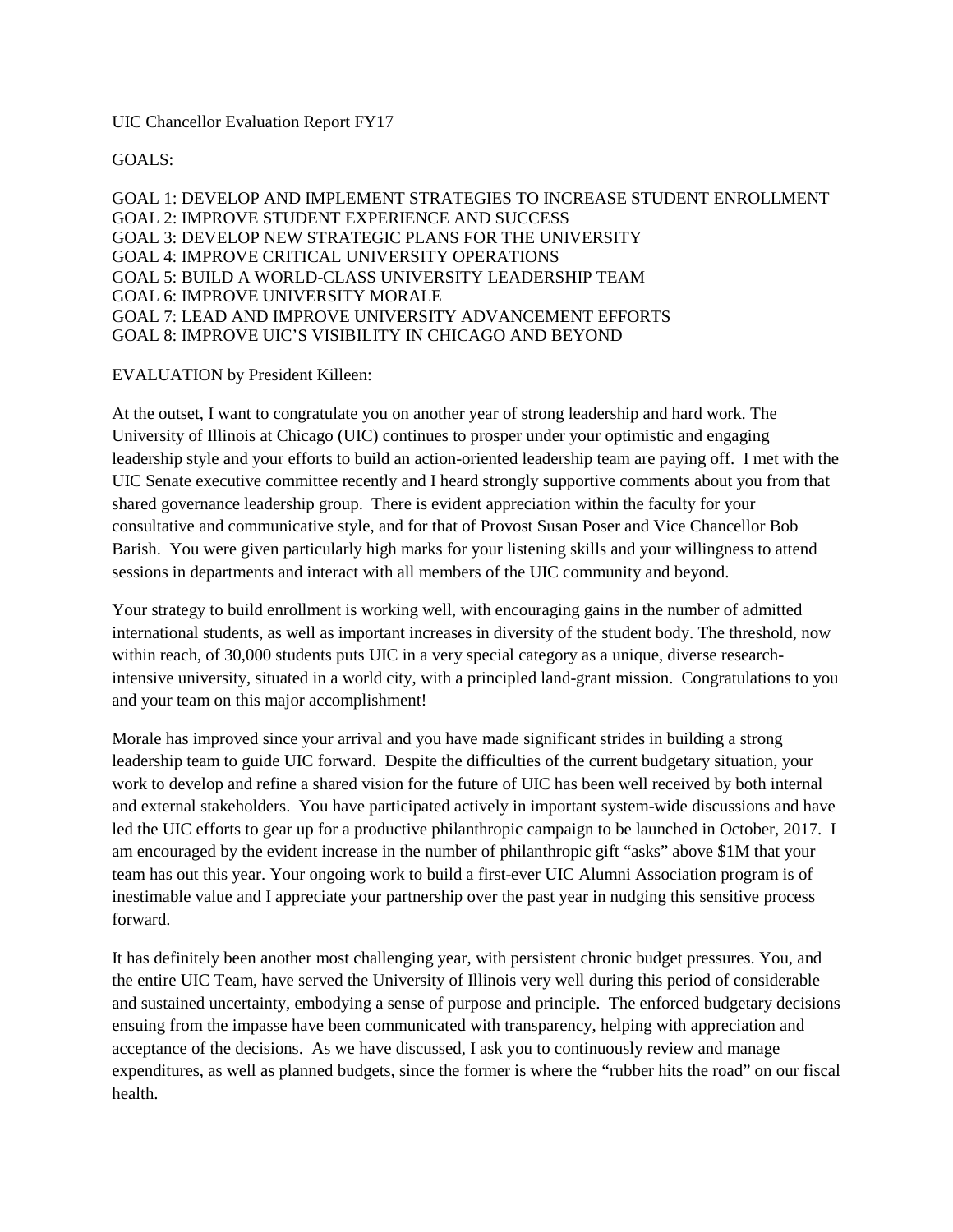Your office has energetically re-envisioned priorities and processes, including initiation of the successful December Commencement ceremony and the co-branding campaign bringing East and West components closer together in outlook and collaborative function. You initiated a successful "state of the University" address, which serves to inform both internal and external stakeholders of progress towards shared goals. Provost Poser's program of campus conversations is both very impressive and praiseworthy.

You have effectively managed critical issues and complex negotiations. You have built task teams to review and re-engineer strategic enrollment planning, student academic programs, diversity activities, and faculty affairs, as well as the academic program review, dashboard and Board approval steps to keep the University on track in its core academic mission. The new Advisory Board for UIHealth is a critically important and very promising initiative.

It is clear to all that UIC needs significant upgrades to its facilities and an aggressive program to deal with deferred maintenance challenges. I acknowledge your leadership in this regard and complement you on the recent approval for the modular engineering building and for the mature plans for the shared dormitory/classroom facility to be funded through a unique new public-private partnership. These are both creative actions designed to improve facilities. Your team has supported our efforts to gain legislative relief on procurement and lease arrangements. We both agree that sustained work is needed on facility renewal and I stand ready to support your continued efforts.

You have managed a complex and fast-paced flow of materials into and out from the Chancellor's office. You have led a revision of the University Master Plan and have developed and communicated the four strategic pillars: Student Experience and Success; Emphasis on Chicagoland; Impact and Reputation of Research; and An Entrepreneurial University. You also participated in the development and evolution of the system-wide strategic framework and the Illinois Performance and Commitment Act (IPAC), approved and supported by the Board of Trustees. You have worked hard with the alumni to reenergize philanthropic giving for UIC and I believe these efforts are bearing reasonable fruit. You have used the Jonasson House effectively to engage donors.

You have participated in the system-wide budget discussions that have allowed the University to adopt an "affordability" posture during this time of budget stringency, by limiting tuition and fee increases. You have developed and implemented creative differential tuition rates, designed to build diverse enrollments across UIC's colleges and programs. This, coupled with your involvement in "UA realignment" process, has set the tone for our entire advocacy and renewal posture: one that is student-centered, empowering of our three universities, and responsive to important fiscal and historical drivers. These actions, including the budgetary transfers have been generally well received. In all this, you have been a trusted partner to the president and a principal shaper of the University-wide (as well as UIC) strategy.

The retrenchment guidance for campuses and the discussions about strategic enrollment management (including your international recruitment initiative) are also examples of important leadership. The fact that our three universities have weathered the FY 2016 shock – and are fully prepared for a 20% cut in state GRF, is a major contribution and provides a significant component of our budgetary resiliency.

The healthcare enterprise is a very significant component of UIC and the UofI more generally, constituting approximately 25% of the total budget. You successfully recruited Vice Chancellor Bob Barish and have led thoughtful conversations about future options to succeed and prosper in a changing